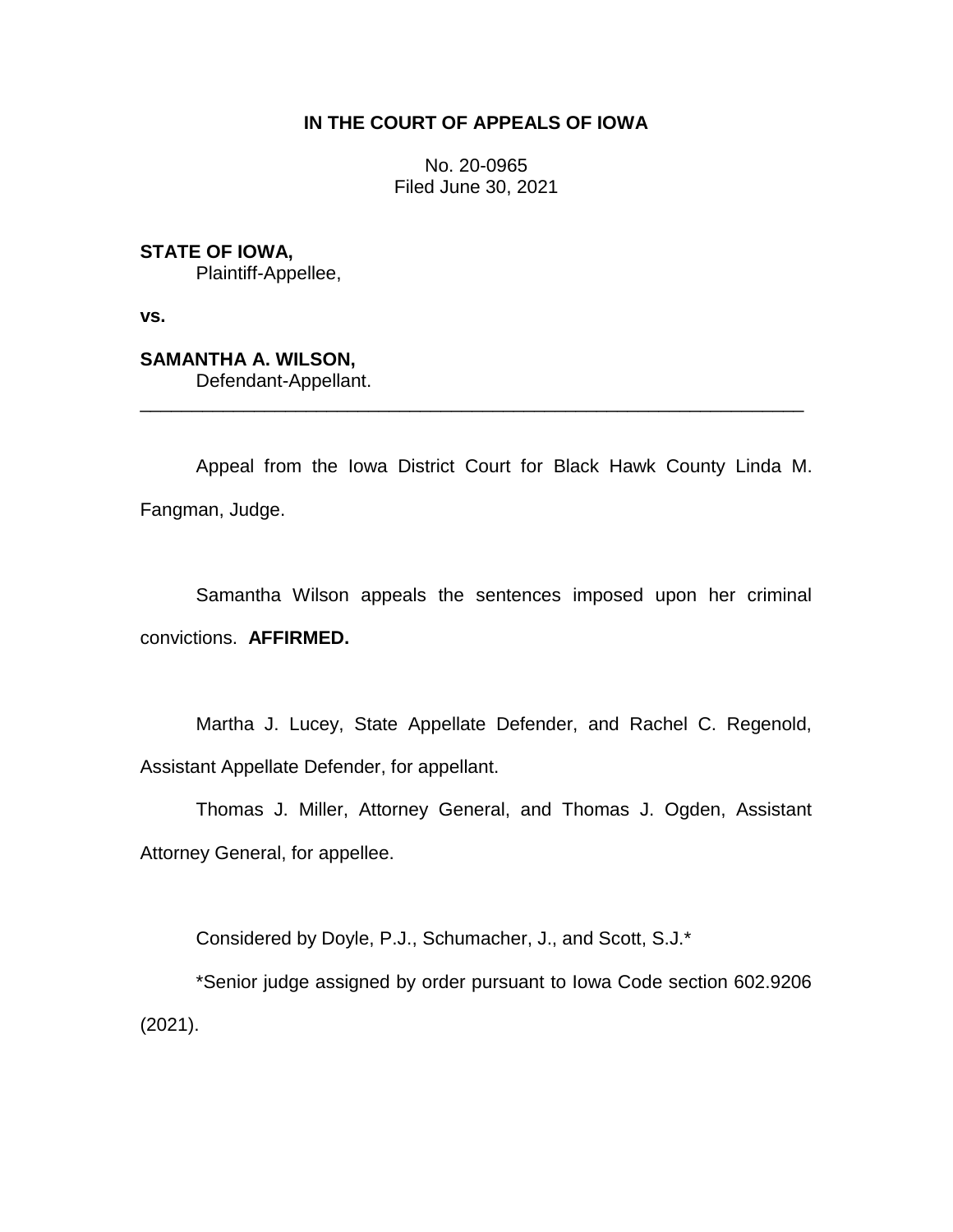## **SCOTT, Senior Judge.**

Samantha Wilson appeals the sentences imposed, following guilty pleas, $1$ upon her convictions of intimidation with a dangerous weapon and going armed with intent. She argues the court abused its sentencing discretion by employing a fixed sentencing policy, relying only on the nature of the offenses, and relying on unproven facts and uncharged conduct. She also argues implicit racial bias had an impact on the sentences imposed.

### **I. Background**

 $\overline{a}$ 

At the guilty plea hearing, as to count one, Wilson agreed she threatened to shoot or discharge a dangerous weapon at an occupied vehicle thus placing the vehicle's occupant under a reasonable and actual fear of being seriously injured and that the threat to shoot or discharge the dangerous weapon would be carried out. As to count two, Wilson agreed she, without justification, went armed with a dangerous weapon with specific intent to use it against another. Wilson agreed the minutes of evidence and attachments were substantially true and the court could consider them in developing factual bases for the pleas. Later, Wilson agreed, in conjunction with the court's interpretation of the minutes of evidence, she fired a warning shot into the air and then pointed a firearm at the occupied vehicle. The minutes of evidence disclosed Wilson fired one or two warning shots into the air, and then pointed the firearm at the vehicle, and then fired an additional shot at the vehicle.

2

 $1$  The State agrees Wilson has good cause to appeal because she is challenging the sentences imposed as opposed to her pleas. *See* Iowa Code § 814.6(1)(a)(3) (2020); *State v. Damme*, 944 N.W.2d 98, 105 (Iowa 2020).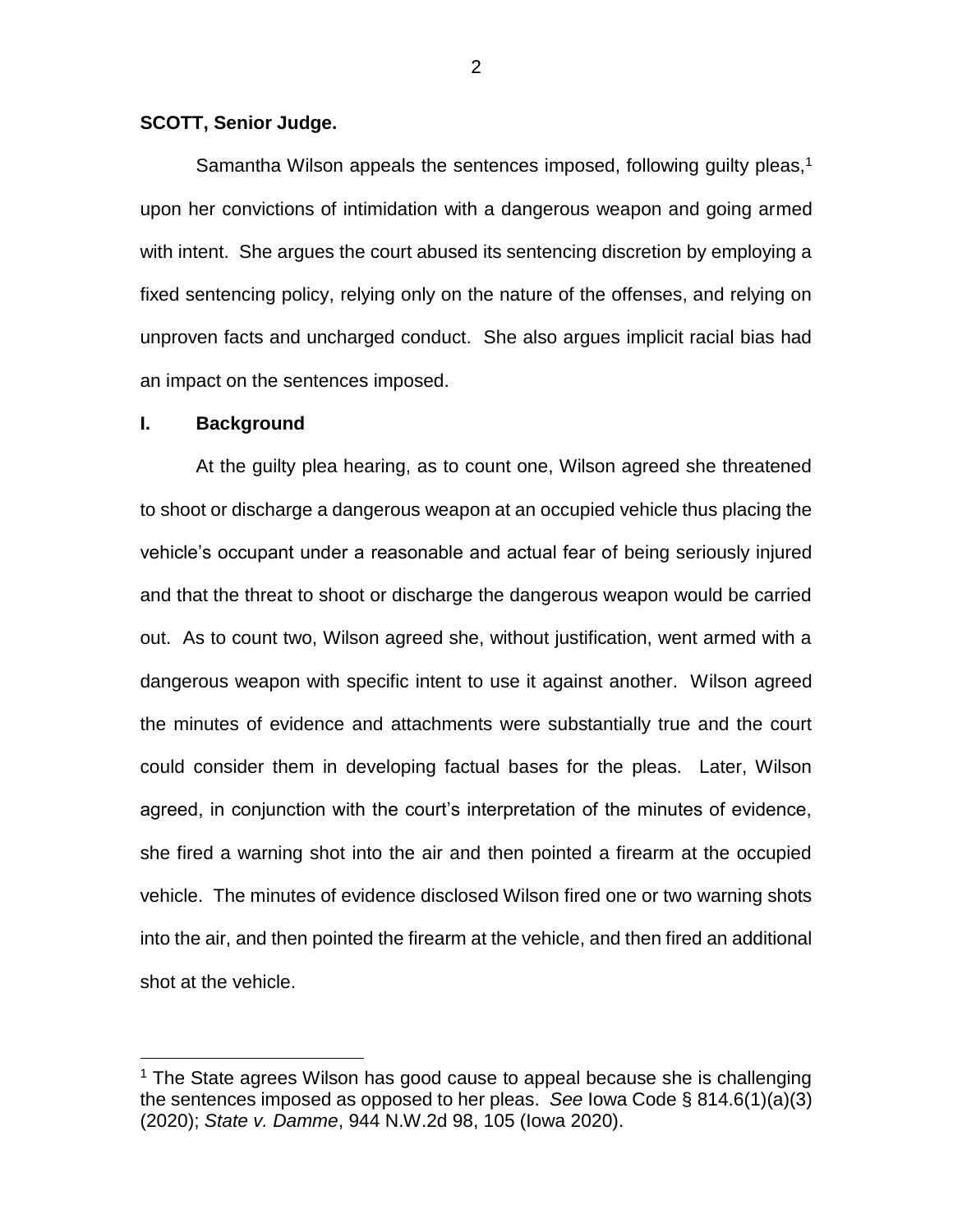The matter proceeded to sentencing. The State recommended the imposition of consecutive sentences. Wilson requested a deferred judgment, pointing to her lack of criminal history, her young age, her pregnancy, her taking responsibility, and the recommendation for a deferred judgment contained in the presentence investigation report. In her victim impact statement, the victim requested Wilson be denied a deferred judgment but not be punished to the maximum extent allowed by law.

In reaching its sentencing decision, the court stated as follows:

I am required to state on the record my reasons for selecting a particular sentence. The Court is considering the factors set out in Section 907.5 of the Code of Iowa. The Court is specifically considering what sentence will provide a maximum opportunity for rehabilitation for the defendant as well as providing maximum protection for the community.

Ms. Wilson, I am considering the fact that you don't have a criminal history. I'm considering your age, your education, your needs, and the needs of society. I am also considering the nature of this offense. The Court has no tolerance for gun violence. Plain and simple.

In this particular case you shot not once, but twice. You could have seriously injured or killed [the victim]. I'm not saying the first shot was appropriate, but at least the first shot was in the air, though common sense tells you what goes up has to come down. But the second shot you turned to her vehicle and fired in that direction.

You could have killed her. You could have killed some innocent, uninvolved person. When you shot that second bullet, where did you think it was going to go? It has to stop somewhere, and you apparently did not care or consider that.

I'm also considering that you were not in danger. You were not justified. You were mad. Plain and simple. You yourself acknowledged that she was in her car in the street in front of your house, and you clearly were able to retreat to your house because you did retreat to your house to get a weapon.

The Court is considering all of those factors. The Court does not believe that a deferred judgment is appropriate based on the facts and circumstances of this case. In fact, a deferred judgment lessens the seriousness of this entire situation. Based on your lack of criminal history, I do not believe that the most severe or maximum punishment is also necessary.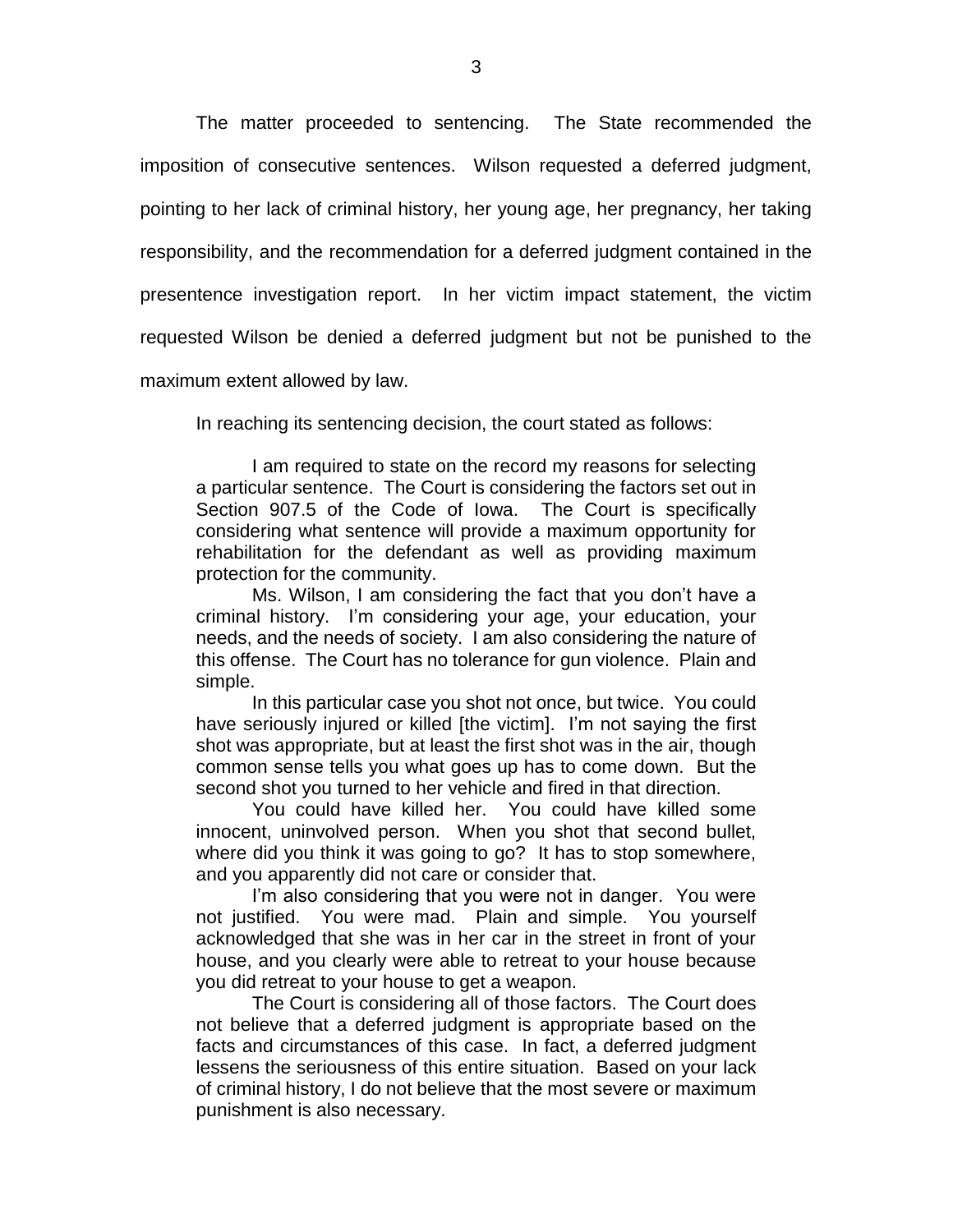Pursuant to the foregoing factors and section 901.5, the court sentenced Wilson to two indeterminate terms of incarceration not to exceed five years each, to be served concurrently. Wilson appeals.

#### **II. Standard of Review**

When a defendant's sentence is within the statutory limitations, we review the district court's decision for an abuse of discretion, our most deferential standard of review. *State v. Roby*, 897 N.W.2d 127, 137 (Iowa 2017) (quoting *State v. Seats*, 865 N.W.2d 545, 552 (Iowa 2015)). We will reverse the sentence only if the court abused its discretion or considered improper sentencing factors. *State v. Formaro*, 638 N.W.2d 720, 724 (Iowa 2002). "When assessing a district court's decision for abuse of discretion, we only reverse if the district court's decision rested on grounds or reasoning that were clearly untenable or clearly unreasonable." *State v. Plain*, 898 N.W.2d 801, 811 (Iowa 2017). "Grounds or reasons are untenable if they are 'based on an erroneous application of the law or not supported by substantial evidence.'" *Id.* (quoting *State v. Dudley*, 856 N.W.2d 668, 675 (Iowa 2014)).

#### **III. Analysis**

### A. Fixed Sentencing Policy

Wilson points to the court's statement at sentencing that "it has no tolerance for gun violence. Plain and simple." She argues this "statement exhibited a fixed policy to impose prison sentences for gun-related charges, despite its discretion to grant probation."

We agree with Wilson that sentencing courts are "not permitted to arbitrarily establish a fixed policy to govern every case, as that is the exact antithesis of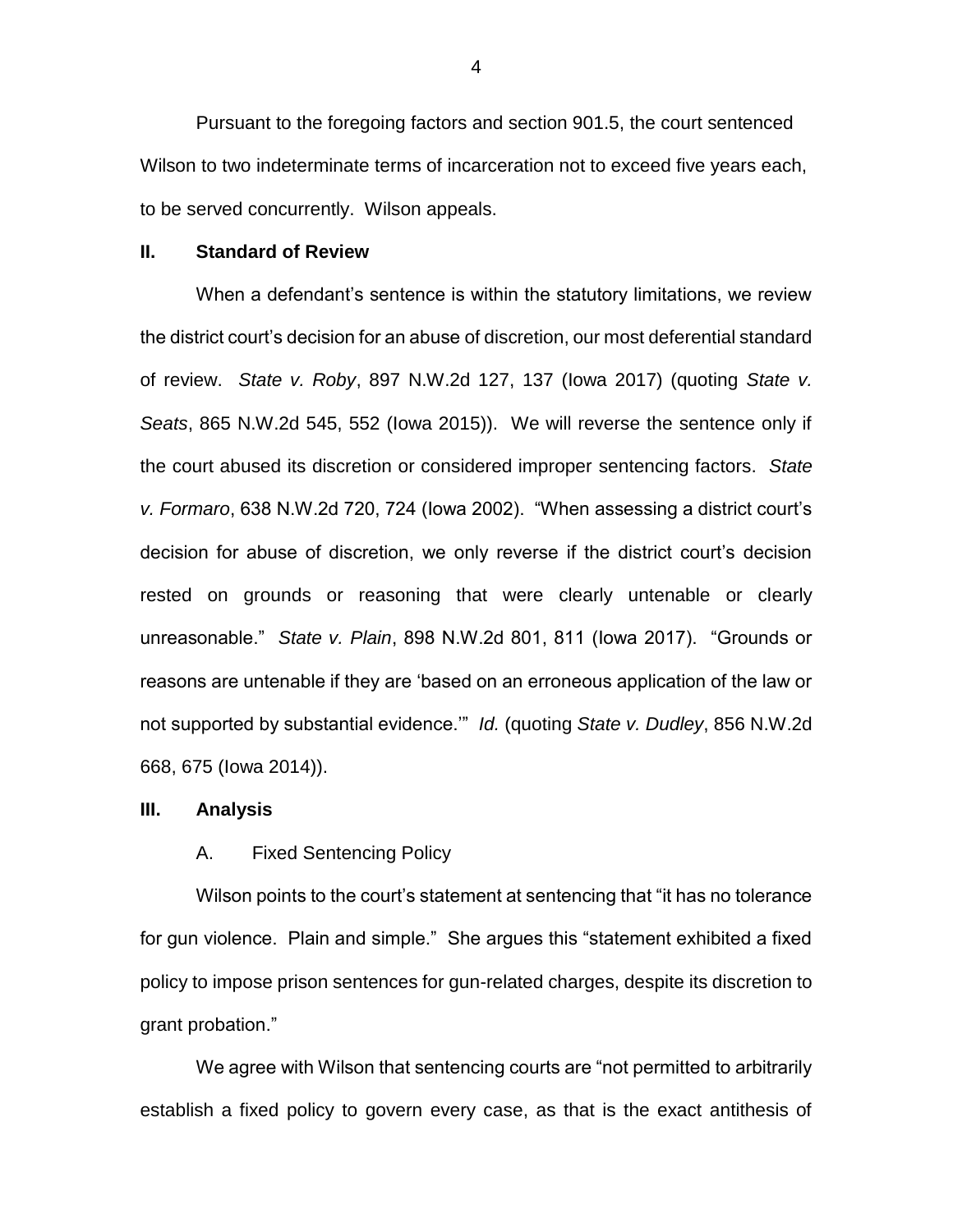discretion." *State v. Hildebrand*, 280 N.W.2d 393, 396 (Iowa 1979) (quoting *State v. Jackson*, 204 N.W.2d 915, 916 (Iowa 1973)). Instead, "the punishment must fit the particular person and circumstances under consideration; each decision must be made on an individual basis, and no single factor, including the nature of the offense, will be solely determinative." *Id.* (quoting *State v. McKeever*, 276 N.W.2d 385, 387 (Iowa 1979)). The court is to consider "available options, to give due consideration to all circumstances in the particular case, and to exercise that option which will best accomplish justice both for society and for the individual defendant." *Id.* (quoting *State v. Robbins*, 257 N.W.2d 63, 70 (Iowa 1977)).

A fixed policy is one that creates a rule based upon one factor to the exclusion of other factors that are required to be considered in sentencing. *See id.* Upon our review, we agree with the State that the challenged statement did not represent a fixed sentencing policy but was rather a communication of "the serious[ness] of Wilson's crimes in frank language." This was not a categorical policy that all defendants with gun-related convictions should be imprisoned, as opposed to receiving a suspended sentence or deferred judgment, as has been the case in other matters and requiring reversal. *See, e.g.*, *Hildebrand*, 280 N.W.2d at 395–96 (finding court's statement of its "policy that when there is an accident involved, I do not and will not grant a deferred sentence" was a failure to consider the minimal essential sentencing factors and impermissible selection of "only one an attending circumstance which triggered the court's previously-fixed sentencing policy"); *State v. Nasr*, No. 19-0740, 2020 WL 824182, at \*2 (Iowa Ct. App. Feb. 19, 2020) (finding policy of reserving deferred judgments for defendants and court's denial of the same for a "defendant who did not meet the categorical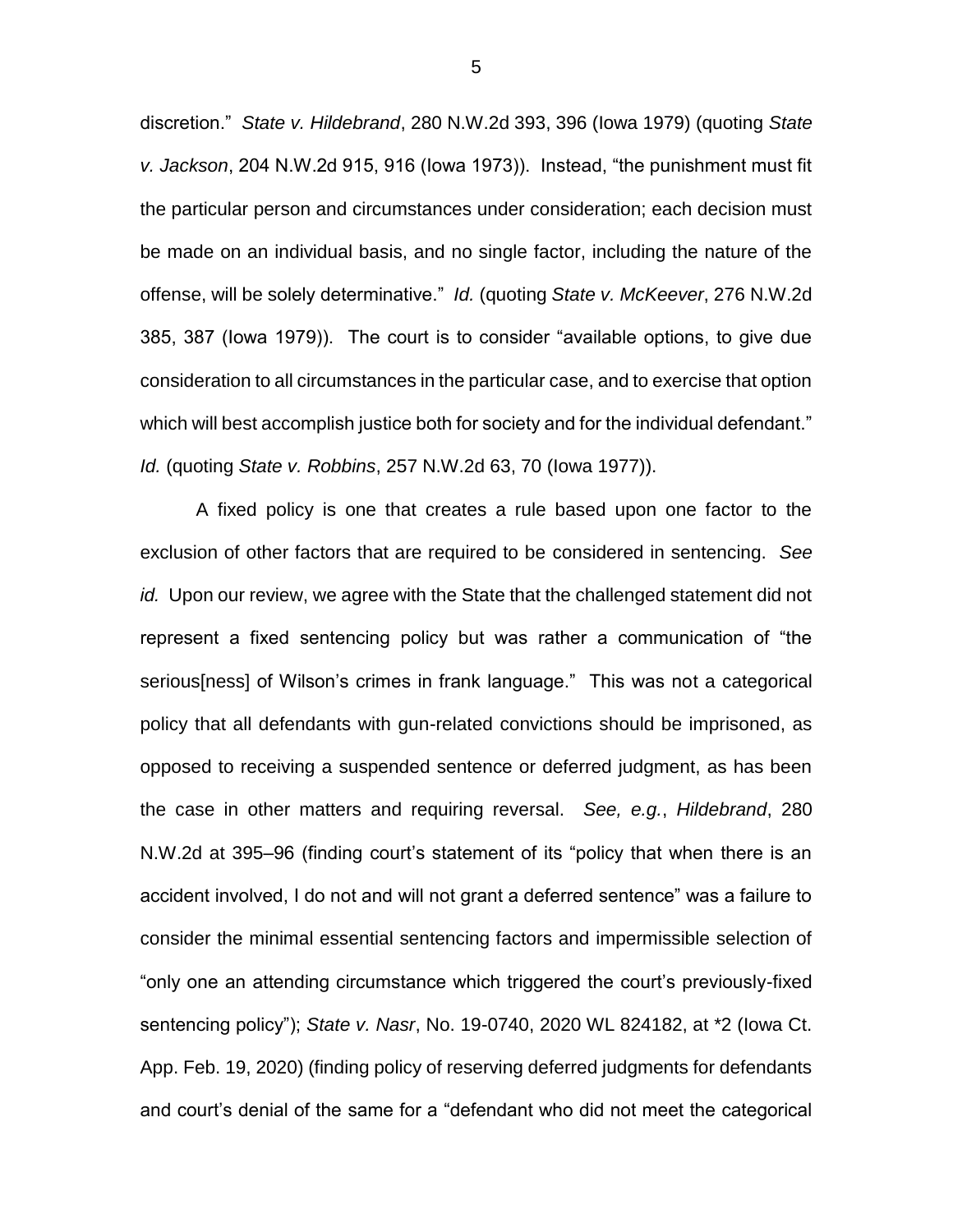criteria for individuals it granted deferred judgments" was an abuse of discretion); *State v. Kirk*, No. 16-1930, 2017 WL 2875695, at \*2 (Iowa Ct. App. July 6, 2017) (same) *State v. Lachman*, No. 09-0630, 2010 WL 200819, at \*2 (Iowa Ct. App. Jan. 22, 2010) (same).

Here, the court did not announce a fixed rule based on one factor to the exclusion of others. *See Hildebrand*, 280 N.W.2d at 396. The court noted its consideration of the pertinent sentencing factors contained in Iowa Code sections 901.5 and 907.5. While the court stated its reasonable lack of tolerance for gun violence, it also went on to address the individualized circumstances of Wilson's conduct and why those circumstances are troublesome and weighed in favor of imposing a prison sentence. The court fashioned its sentence to both the crime and individual and therefore did not abuse its discretion. *See id.* We reject Wilson's sentencing challenge on this point. For the foregoing reasons, we also reject Wilson's claim the court improperly relied only on the nature of the offense, and that even if the court did not specifically mention every single mitigating factor, it was not "required to specifically acknowledge each claim of mitigation urged by the defendant." *State v. Boltz*, 542 N.W.2d 9, 11 (Iowa Ct. App. 1995).

### B. Unproven Facts and Uncharged Conduct

Next, Wilson argues the court abused its discretion by relying on unproven facts. "[A] sentencing court cannot consider unproven [facts] in fashioning a defendant's sentence unless the defendant admits them or facts are presented to prove them." *State v. Fetner*, 959 N.W.2d 129, 135 (Iowa 2021). As to this argument, Wilson points to the court's statements about Wilson being mad or angry during her altercation with the victim.

6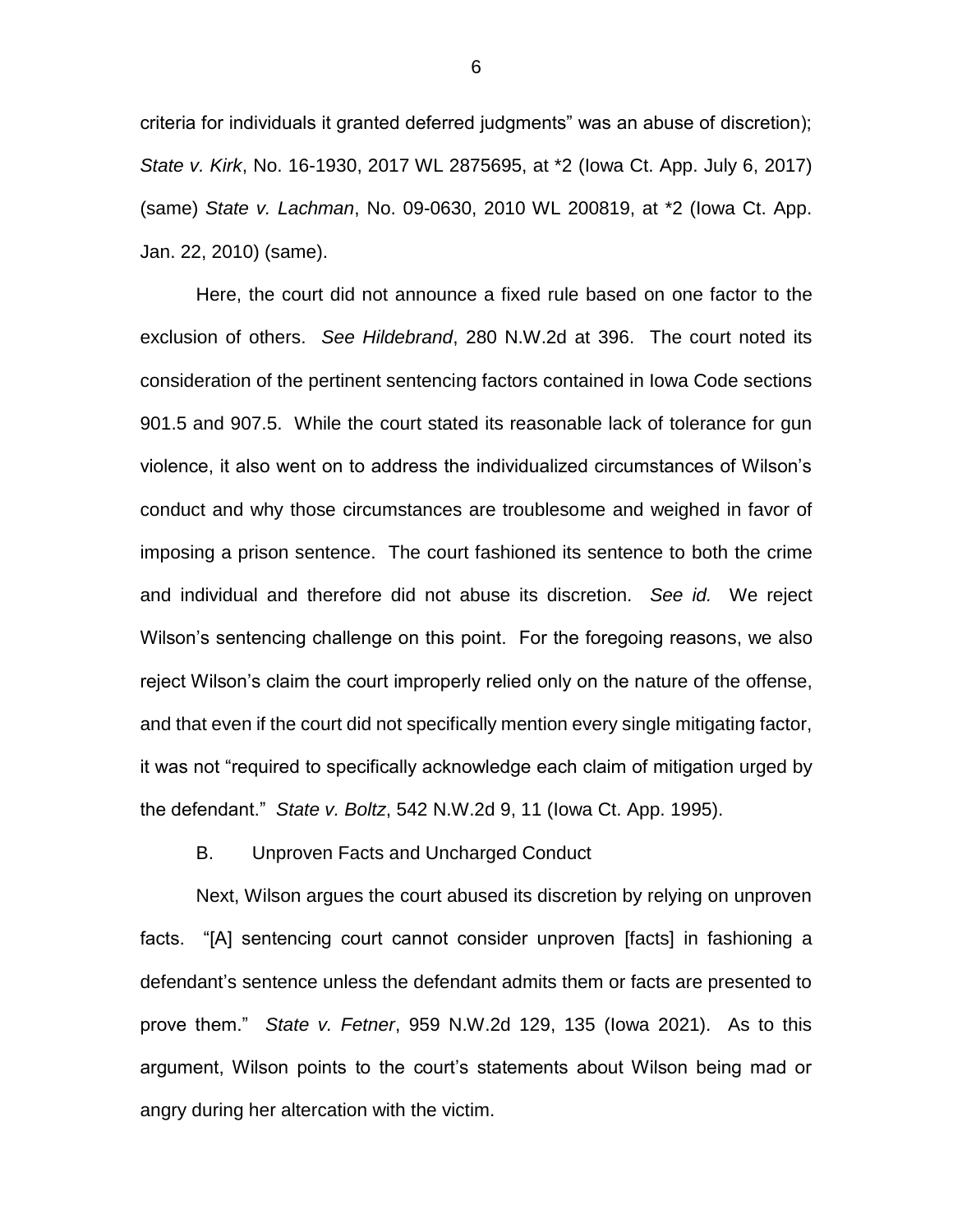Upon our review of the facts before the district court, we conclude the inference that Wilson was mad or angry was fair game. At the plea hearing, Wilson admitted she took a firearm from her residence and took it outside with the specific intent to threaten and use it against the victim. While, on appeal, Wilson takes the position the record shows she was in fear of the victim, exiting the home to pursue the victim leads to a different inference. And Wilson also agreed to take responsibility for her actions and that she was not justified. Upon these admissions, "it was completely reasonable for the court to presume [Wilson] was 'angry,'" and they relate to the nature of the offense and were properly considered. *Cf. State v. Hildebrandt*, No. 01-1581, 2003 WL 118251, at \*3 (Iowa Ct. App. Jan. 15, 2003).

As to uncharged conduct, Wilson complains of the sentencing court's statements that her conduct could have resulted in the serious injury or death of the victim or another involved person. She argues because she was charged with intimidation with a dangerous weapon and going armed with intent as opposed to a homicide offense or a felonious assault, these facts were out of play. But as the State points out, "The district court did not consider that Wilson did seriously injure or kill someone, but rather that she could have," which is part of the nature of the offense and was in no way inappropriate for the district court to consider." These facts also had a bearing on the court's determination of the need for protection of the community and deterrence of similar conduct. *See* Iowa Code § 901.5. We reject Wilson's sentencing challenge on this point as well.

7